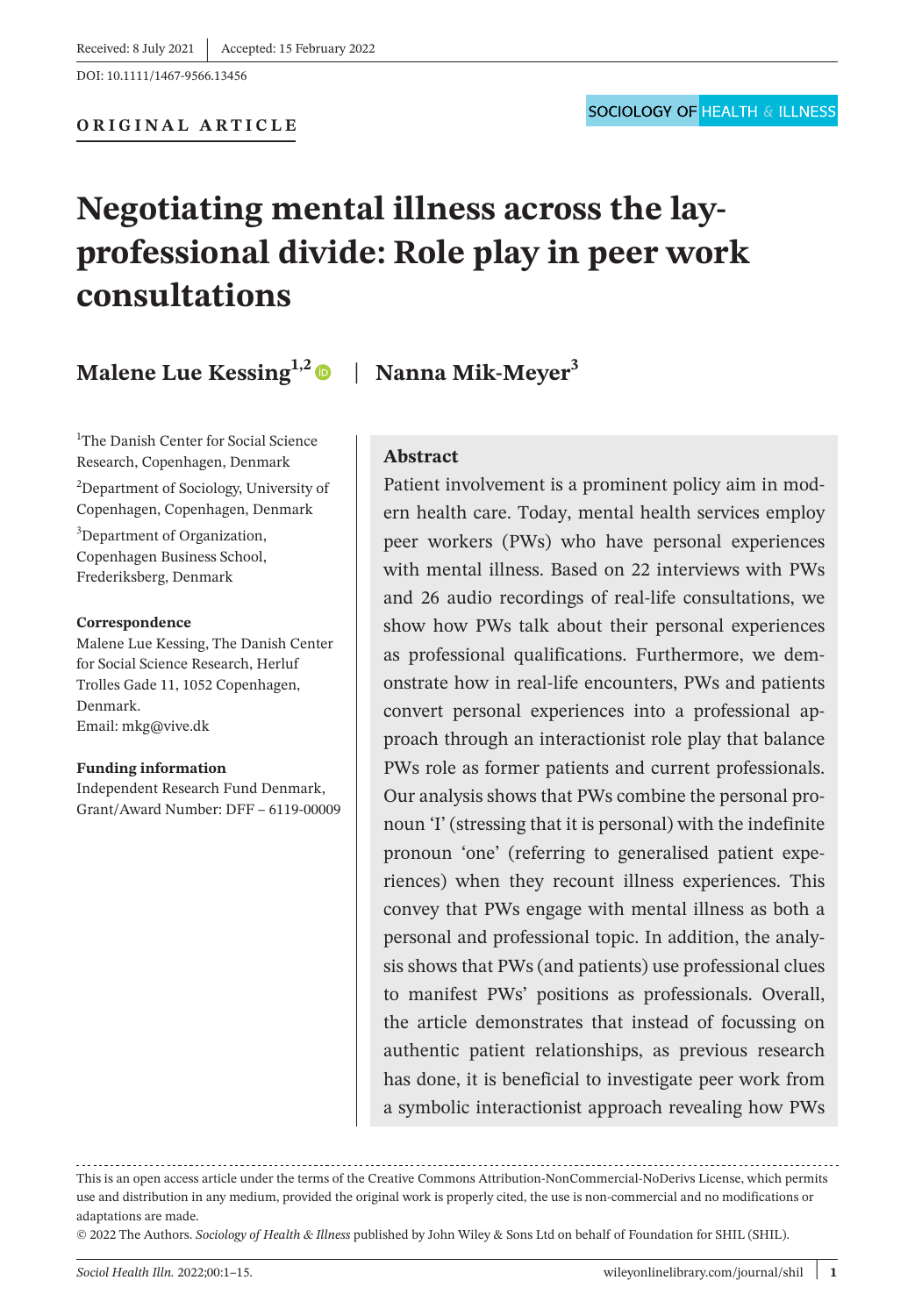and patients skilfully manoeuvre the contradictions embedded in the PWs' dual role as former patients and current professionals.

#### **KEYWORDS**

mental health consultations, peer work, real-life data, role play, symbolic interactionism

#### **INTRODUCTION**

'Of course, you can be a professional while sharing your own experiences'

This quote stems from Mark, a peer worker (PW), who is employed within the mental health services because of his personal experiences with mental illness. He uses his personal experience with mental health illnesses to provide emotional, practical and social support to patients. The quote draws attention to PWs' dual roles, namely that their former roles as patients are a key qualification for their positions as professionals. Mark's use of 'of course' indicates that it may not be self-evident that PWs are seen as professionals, as it has traditionally been considered unprofessional for health-care providers to draw on personal experiences when interacting with patients.

Patients' experiences of illness—also called experiential knowledge—differ from biomedical knowledge (Arksey, 1994; Markens et al., 2010; Pols, 2014; Prior, 2003) and are considered a significant resource in health care today (Boardman, 2017: 187; Baillergeau & Duyvendak, 2016). According to Oborn et al. (2019), PWs' experience as patients is a subjective form of expertise (a private and personal way of knowing illnesses from the inside), which differs from an objective form of expertise (a scientific way of knowing illnesses from outside) (Oborn et al., 2019). Hence, in contrast to Prior (2003), who has suggested that patients may be 'plain wrong' (p. 45) about their illnesses, Oborn et al., (2019) argue that patients possess a unique subjective form of expertise.

As peer services have moved from its consumer-based origins into mental health-care services, a central research focus has been on how patient experiences have been transformed into credible and legitimate claims in work organisations (Meriluoto, 2018). Researchers have investigated whether and how organisational reframing and professional standards potentially threatens the authenticity of PWs' experiences and their relationships with patients (Scott, 2011; Scott et al., 2011; Voronka, 2019). While previous studies use PWs' own accounts to explore how they integrate personal experiences with professionalism, it remains an unexplored phenomenon exactly how PWs and patients negotiate their double role as former patient and current staff in real-life consultations.

In this article, we draw on interview data and audio recordings of real-life peer work consultations. We investigate how PWs talk about their personal experiences as a professional qualification, and how the transformation of personal experiences into a professional approach occurs in real-life encounters. Drawing on a symbolic interactionist framework (Goffman, 1990, 2008), we investigate the interactionist role play of PWs and patients as they manage the PWs' dual positions of being both former patients and current staff members. The research question informing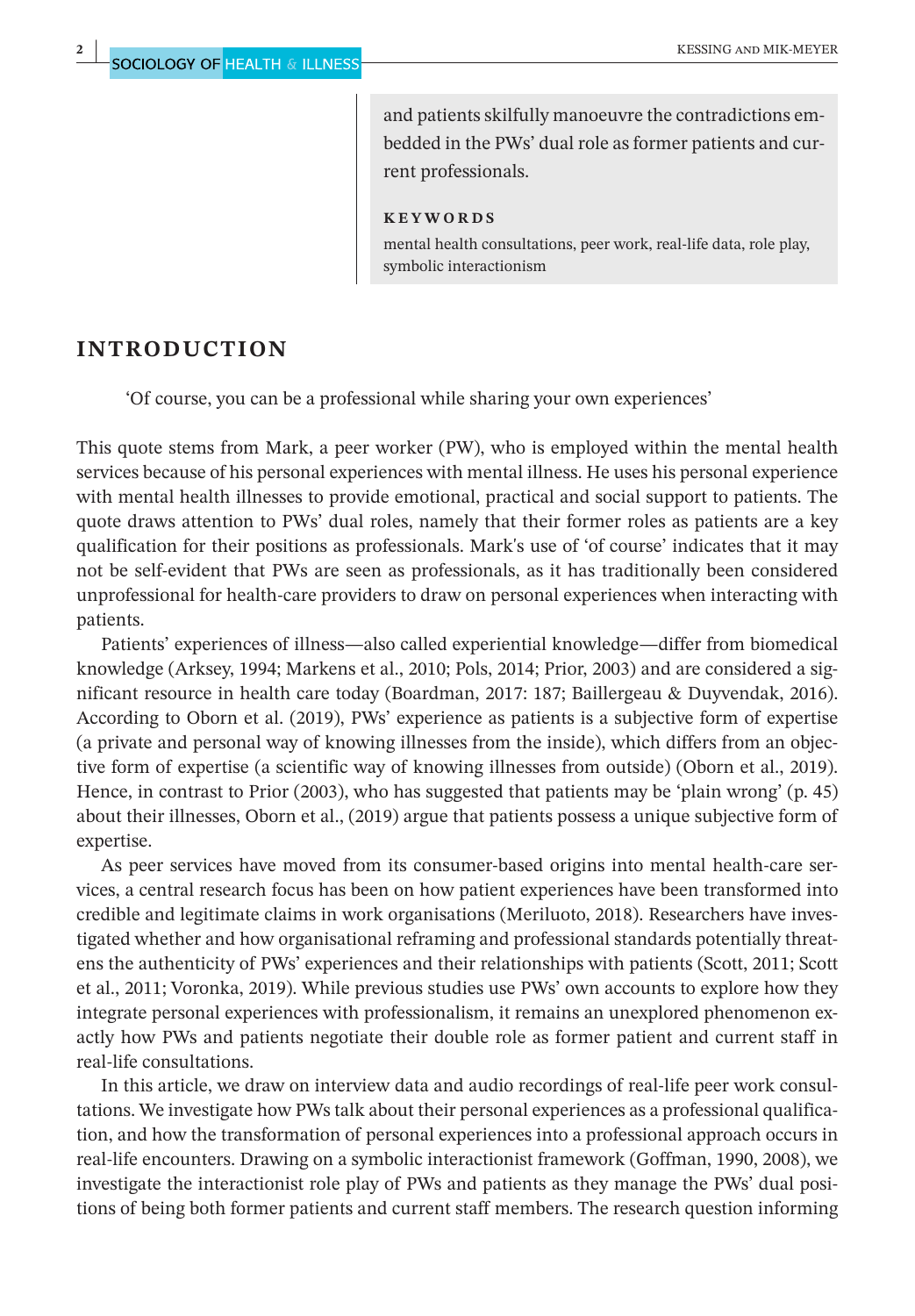this article is: How do PWs, with the help of patients, transform personal experiences of mental illness into a professional approach?

## *The patient***-***professional tension in peer work consultations*

An important policy aim in modern health care is the inclusion of patient experiences in healthcare work (Andreassen, 2018; Martin, 2008a, 2008b). Previous research show how the illness experiences of patients are included through lay or professionally led self-care programmes (expert patient programmes) (Taylor & Bury, 2007), through the introduction of patients as consultants in research and project management groups (public and patient involvement initiatives) (Maguire & Britten, 2018) and—central to this article—through the employment of former patients as staff (PWs) (Solomon, 2004).

During the self-help movement of the 1960s, experiential knowledge first came to be seen as a 'truth' learned through personal illness experiences (Borkman, 1976: 445). Since then, studies have documented how patients come together to 'manage' and 'cope' with their illnesses through mutual efforts (Steffen, 1997: 99; Rich, 2006: 285; Koski, 2014: 75), form social ties to other patients (Gage, 2013; Locock & Brown, 2010) and engage in communities that may challenge medical authority (Allsop et al., 2004; Ussher et al., 2006; Whelan, 2007). The rise of the internet has furthermore led to an increase in the exchange of patient experiences online (e.g. Maslen & Lupton, 2019; Mazanderani et al., 2012; Petersen et al., 2020).

It was originally patients themselves who developed self-help groups and peer services outside institutional settings as an alternative to established professional practices. However, from the 1990s onwards, these services and various other user involvement initiatives have increasingly developed within health-care services (Rissmiller and Rissmiller, 2006). This development means that patients attempt to establish their experiential knowledge as a valid form of expertise in a medical setting where it is largely research-based knowledge that is considered the basis of legitimate expertise (Baillergeau & Duyvendak, 2016; Jones & Pietilä, 2020; Oborn et al., 2019).

Research on various user involvement initiatives within health-care services, for instance the aforementioned user consultants in research groups, document that users draw on 'professionalised' language that goes considerably beyond their experiential knowledge (Andreassen et al., 2014; Kerr et al., 2007; Thompson et al., 2012). Enany et al. (2013) find that patients who are invited to share their experiences in management committees and steering groups not only employ experiential knowledge, but also draw on 'managerial' knowledge acquired through former careers and user involvement training programmes. Hence, research has found that many patients also draw on certified forms of expertise to make credibility claims, thereby adopting the professional standards of the medical profession with which they are interacting (Thompson et al., 2012: 615).

Research on peer work also debate the professionalisation of PWs. For instance, it is debated whether mental health-care services will ultimately erode the basic principles of peer work (Faulkner, 2017; Lakeman et al., 2007; Noorani, 2013), e.g. by applying certain standards to the way in which PWs share their experiences (Byrne et al., 2016; Gillard et al., 2013). Peer workers have to change position from being a service user to a service provider and hence reconceptualising their identity from 'someone who is ill, incapable, disabled and disempowered to someone who is legitimate, empowered and validated' (Hutchinson et al., 2006: 206). Hence, in contrast to many user involvement initiatives, PWs are not only expected to act as consultants to professionals, but also to act as professionals themselves. According to Voronka (2019), as PWs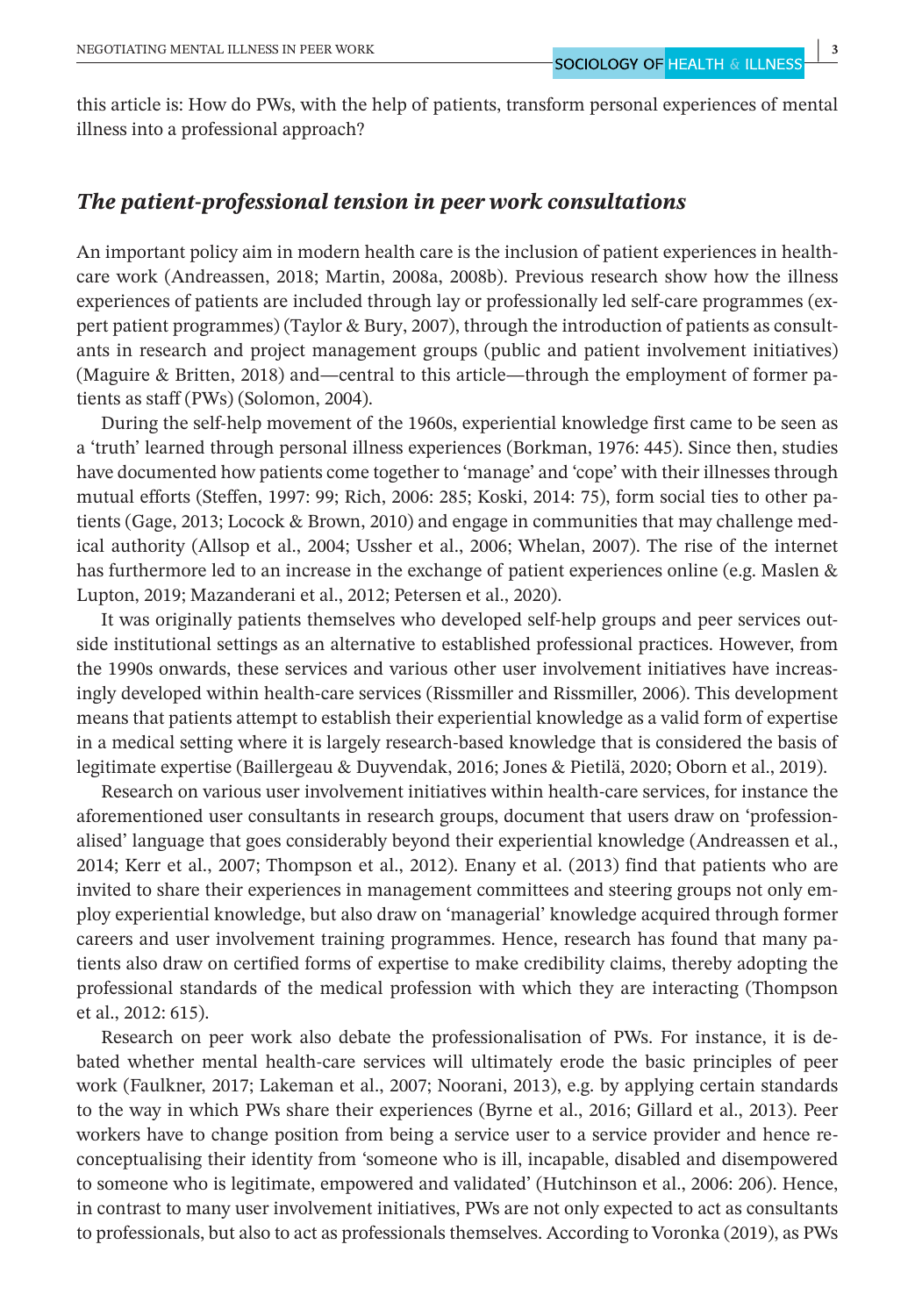adapt to their new role, they become distinguished from the patient group they initially expect to represent, undermining the definition of peer, which is being of equal standing with another person. This creates a 'crisis of authenticity' (Voronka, 2019: 569).

As a consequence, PWs are portrayed as individuals in an 'ambivalent' (Jones & Pietilä, 2020: 234), 'liminal' (Scott, 2011: 176) and 'paradoxical' (Voronka, 2019: 576) position as they are situated in-between the two otherwise distinct identities of patient and professional. In this inbetween position, PWs are seen as at risk of becoming too neutral and distant in their approach with patients and act, consequently, less authentic and attuned to the patient's individual needs and preferences (Adams, 2020; Meriluoto, 2018).

This challenging position requires substantial identity negotiations among PWs that are required to 'pass as normal enough to work in workplaces and as disabled enough to authorise our authority' (Voronka, 2019: 10). PWs, then, engage in 'authenticity work' (Scott, 2011: 179), where they use their verbal and bodily language to establish mutual and honest conversations with patients. The goal is ultimately to bring the two parties—patients and PWs—closer to the ideal of having 'real, true interactions' (Scott, 2011: 177-8).

While prior research uses interviews to investigate PWs' accounts of balancing their dual role (see Jones & Pietilä, 2020; Scott, 2011; Scott et al., 2011; Voronka, 2019), our analysis also draws on audio recordings of real-life peer work consultations. Using interviews and audio recordings, we investigate both how PWs talk about their dual role and how this role is actually managed in real-life encounters with patients. Our approach makes it possible to explore how patients respond to PWs dual role, which is a perspective that is often overlooked in research on the peer work (Bailie et al., 2016).

# **A SYMBOLIC INTERACTIONIST APPROACH TO PEER WORKER-PATIENT CONSULTATIONS**

A key element in symbolic interactionism is its focus on how people develop a shared understanding of the situations in which they participate (Järvinen, 2020; Mik-Meyer, 2020; Mik-Meyer & Silverman, 2019). We use Goffman's (1990, 2008, 1981, 1956) concepts of role, performance, face work, impression management and definition of situation as 'sensitising concepts', that is, as 'a general sense of reference and guidance in approaching concrete empirical instances [which] suggest directions along which to look' (Blumer, 1954: 7). According to Goffman (1990), full information of the social situations in which individuals are part is seldom accessible to them. In this absence, 'the individuals tend to employ substitutes—cues, tests, hints, expressive gestures, status symbols, etc.—as predictive devices' (Goffman, 1990: 241). According to Goffman, it is the microinteractions—the changing of footing and the impression management conducted by, in this case, PWs and patients—that are key when investigating the way in which PWs and patients negotiate PWs' double role.

Goffman's (1990) use of metaphors from the theatre—role, performance and script—stresses that actions are ritualised practices where participants perform their role according to the script of the play (i.e. in this case, their perception of peer work). A goal of participants in an encounter is to arrive to a shared definition of the situation in which they take part. In order to do so, they have to combat the 'multitude of potential disruptions' (Goffman, 1990: 246) from the other participants. Participants change footing and challenge a script, are in the wrong face, or may be even lose face as they interact (Goffman, 2008) as they may not have 'full information'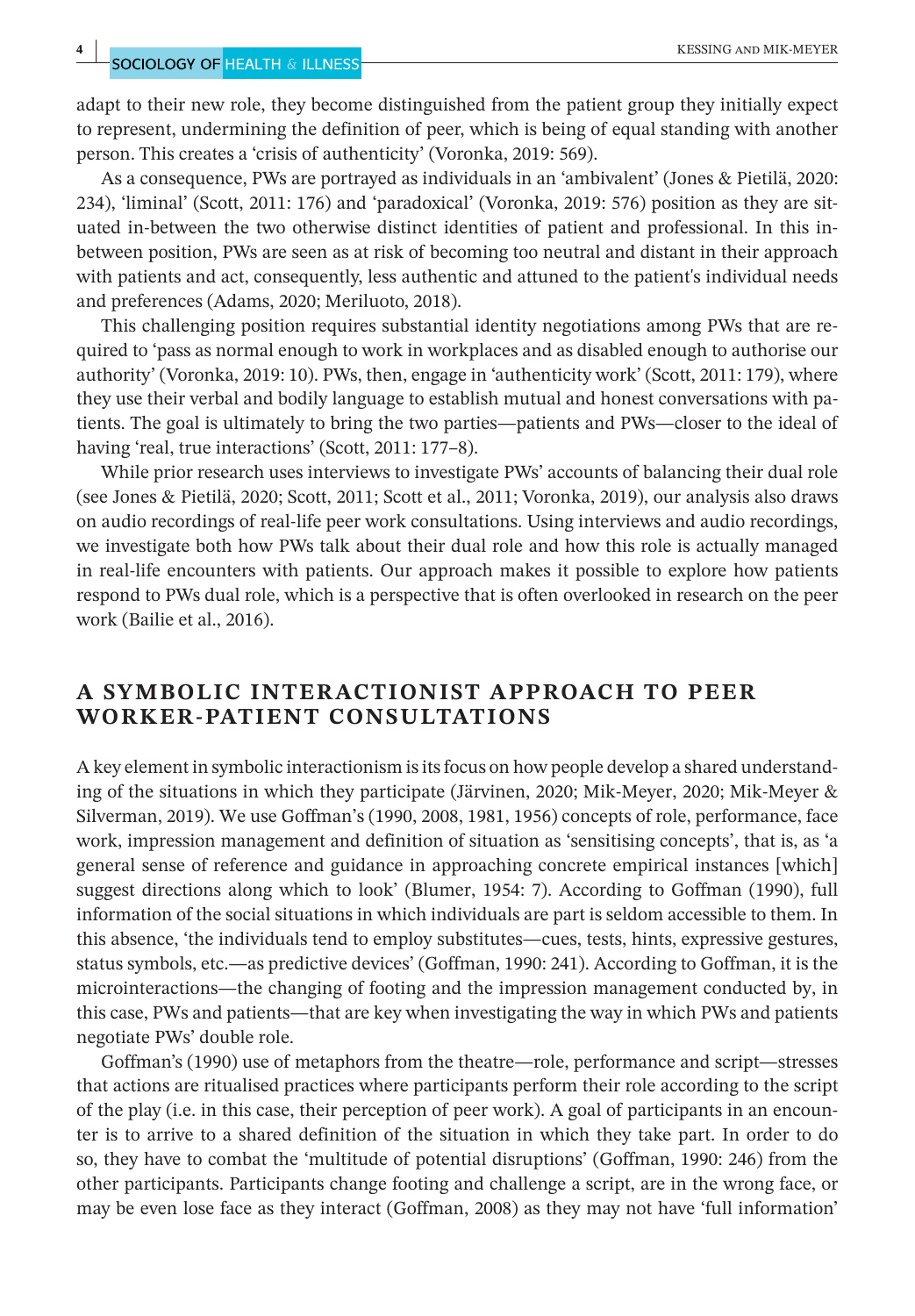of the situation of which they are part—or they may want to challenge the dominant definition of the situation (Goffman, 1990: 241). However, in most cases, individuals' social life—their interactions—follows a 'ritual order' (Goffman, 2008: 42). Individuals find out from 'hints and glances and tactful cues' from co-participants what their place is (Goffman, 2008: 42), and most individuals help each other to save face as there is not much to be gained from breaking the ritual order of the social situation (Goffman, 2008).

By using concepts from Goffman work, we investigate peer work consultations as ritualised encounters structured over microrules of how to stay in-face and overcome the potential disruptions of co-participants' actions. Peer worker consultations are defined by at least two contrasting definitions of the situation: as a mental health consultation or as a meeting between two equal patients sharing illness experiences. For this reason, participants will face a multitude of disruptions when they try to define the situation. However, as we shall see, both patients and PWs work to confirm the legitimacy of PWs' dual position as both former patient and current staff through an interactionist role play. Their face work and numerous microadjustments ensure that the PWs' dual role is constantly balanced, and in contrast to findings from previous studies, this duality does not seem to pose a problem for the encounter.

# **DATA AND METHODOLOGY**

# **Setting**

The first PWs were employed in the Danish health-care system in 2013. The employment of peer workers was inspired by peer-to-peer programmes in the United States, the United Kingdom, the Netherlands and Australia, and it was part of a general turn towards a strengthened empowerment and recovery-oriented approach to patients (Korsbek, 2017). While the precise number of employed PWs remains unknown in a number of countries, PW's associations report an increase in members (Leemejer & Noordengraaf, 2020). In the United States, peer services were added to the state's Medical Assistance Program in 2016 (Adams, 2020).

In Denmark, a recent survey from the national network of PWs report that there are currently around 200 PWs; with approximately two-thirds employed in the secondary sector in hospital care and outpatient treatment facilities and the rest in the municipalities in social care treatment (Poulsen & Sørgaard, 2021). The PWs in this study worked in the secondary sector in hospital care units and outpatient treatment facilities, where they were employed to use their lived experiences and general knowledge about recovery to support patients through one-on-one conversations and group sessions.

Most peer workers are employed on permanent contracts, working between 11 and 30 h a week. Many are employed as unskilled workers with a salary corresponding to approximately two-thirds of the pay that social and health-care assistants receive. PWs are required to have a psychiatric diagnosis and have had contact with the secondary sector. Furthermore, PWs are increasingly expected to complete a training that prepares them to work as a PW. The training aims to familiarise PWs with the theory behind recovery and empowerment, train how PWs can work purposefully and reflexively with their lived experiences (rather than 'just' telling their entire life story) and give PWs an understanding of their own transition from user to employee. In 2020, 80% of all peer workers in Denmark had completed or were in the process of completing a peer worker training programme (Poulsen & Sørgaard, 2021).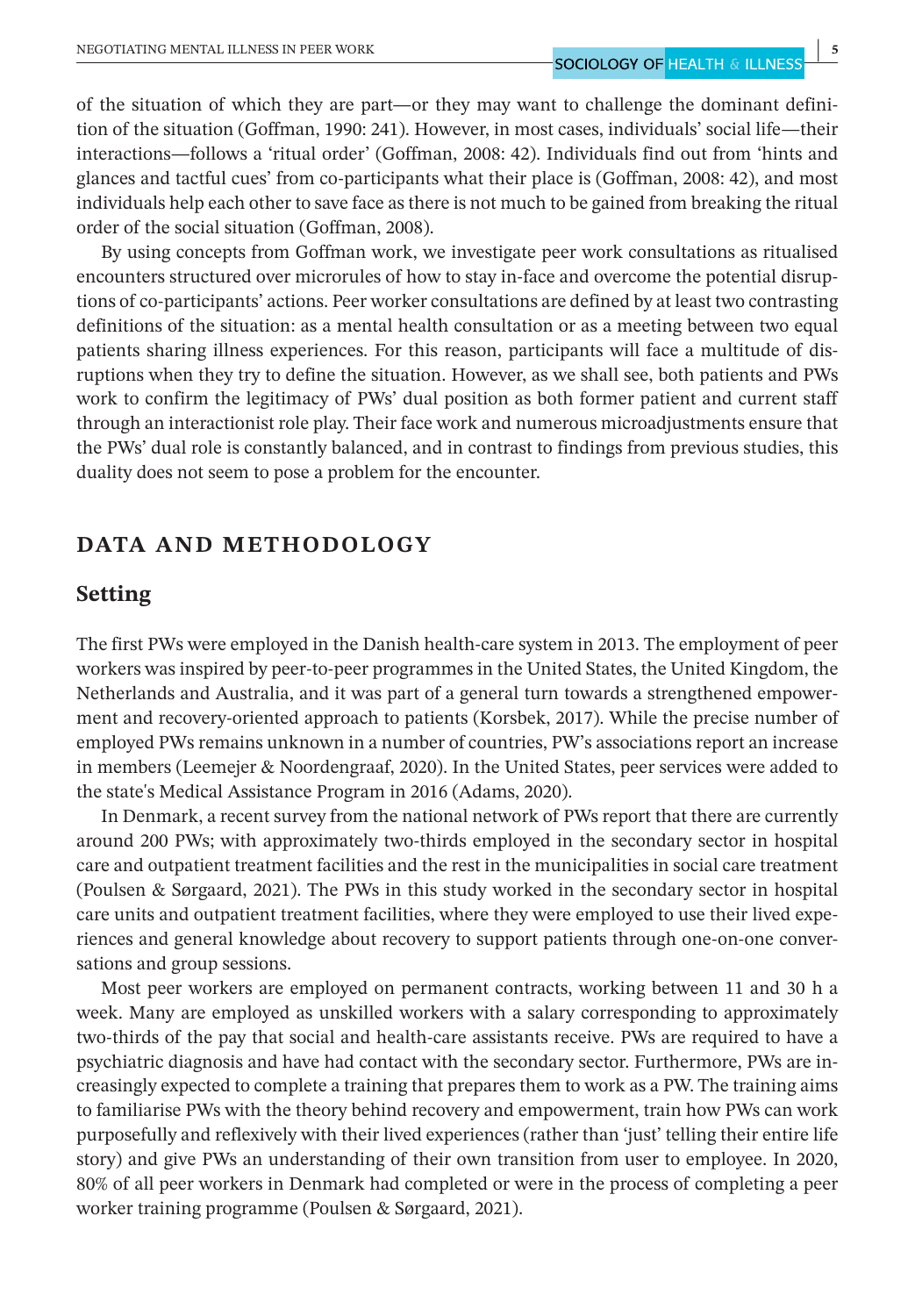# **Sample, recruitment and ethics**

The basis of this article's analysis is 22 interviews with PWs and 26 audio-recorded real-life consultations collected in 2018 and 2019. For the interviews, Kessing recruited PWs via email invitation. The mail stated that participation was voluntary. All participants gave their written consent after being informed of the study. The interviews were semistructured and lasted approximately one and a half hours. The interviews focused on the PWs' reasons for applying for PW positions and how they viewed their positions and relationships with patients and their work colleagues. Kessing interviewed ten men and 12 women aged between 36 and 58 years. All had been diagnosed with a mental illness. Eleven PWs worked in outpatient treatment facilities, and eleven worked in a hospital care unit. Their working hours varied from ten to 37 hours a week.

Participant recruitment for the audio recording of real-life consultations occurred over one year via the interview sessions and email invitations. Again, Kessing stressed that participation was voluntary, and she gave the PWs who agreed to participate an audio recorder and instructed them in how to inform the patients about the project. The patients received an information letter about the project, which included information of anonymity, consent and their right to withdraw from participation at any point in time. Patients and PWs signed this letter of consent before the audio recorder was turned on. Kessing received all signed consent forms. All participants are pseudonymised; all mentioned names and places are fictionalised.

In total, 18 PWs agreed to participate and received an audio recorder. Ten peer workers handed over 26 recordings, amounting to approximately 26 h of audio-recorded data. Eight PWs did not record their sessions because they had quit their job (4) or had had difficulty recruiting patients (4). Of the 26 recordings, 19 were one-on-one sessions with a PW and a patient, and seven were recordings of group sessions facilitated by a PW and with participation of five to seven patients. In total, ten PWs and approximately 35 patients are represented in the audio recordings of reallife encounters. Eight recordings were of sessions held at an open ward, and 18 recordings were of sessions held at outpatient treatment facilities.

The audio-recorded data are not representative for all PW encounters with patients. First, the consultations were scheduled meetings between PWs and patients, where both had the opportunity to prepare. Second, the PWs themselves decided, which consultations to record and due to the sensitivity of the patients' situation, primarily recorded consultations with patients whom they had encountered before. Hence, most audio-recorded data reflect encounters wherein PWs and patients have already established a relation with one another. However, even though the audio-recorded data represent a particular kind of encounter between PWs and patients, it does provide unique insights on the transformation of personal experiences into a professional approach as it happens in real-life encounters, a perspective that has previously been absent from literature on peer work.

The one-on-one consultations were held in the patients' home or at the PWs' office, while meeting rooms at the psychiatric ward or outpatient treatment facility facilitated group sessions. Peer workers and patients themselves arranged the frequency, topic and length of the consultations and group sessions. All data—audio-recorded interviews and consultations—have been transcribed.

The study has been approved by the Danish Data Protection Agency. All ethical standards set by the Danish National Research Council and Danish universities with regard to data collection, publication and storage of data were followed. In addition, the BSA Statement of Ethical Practice from 2017 was followed.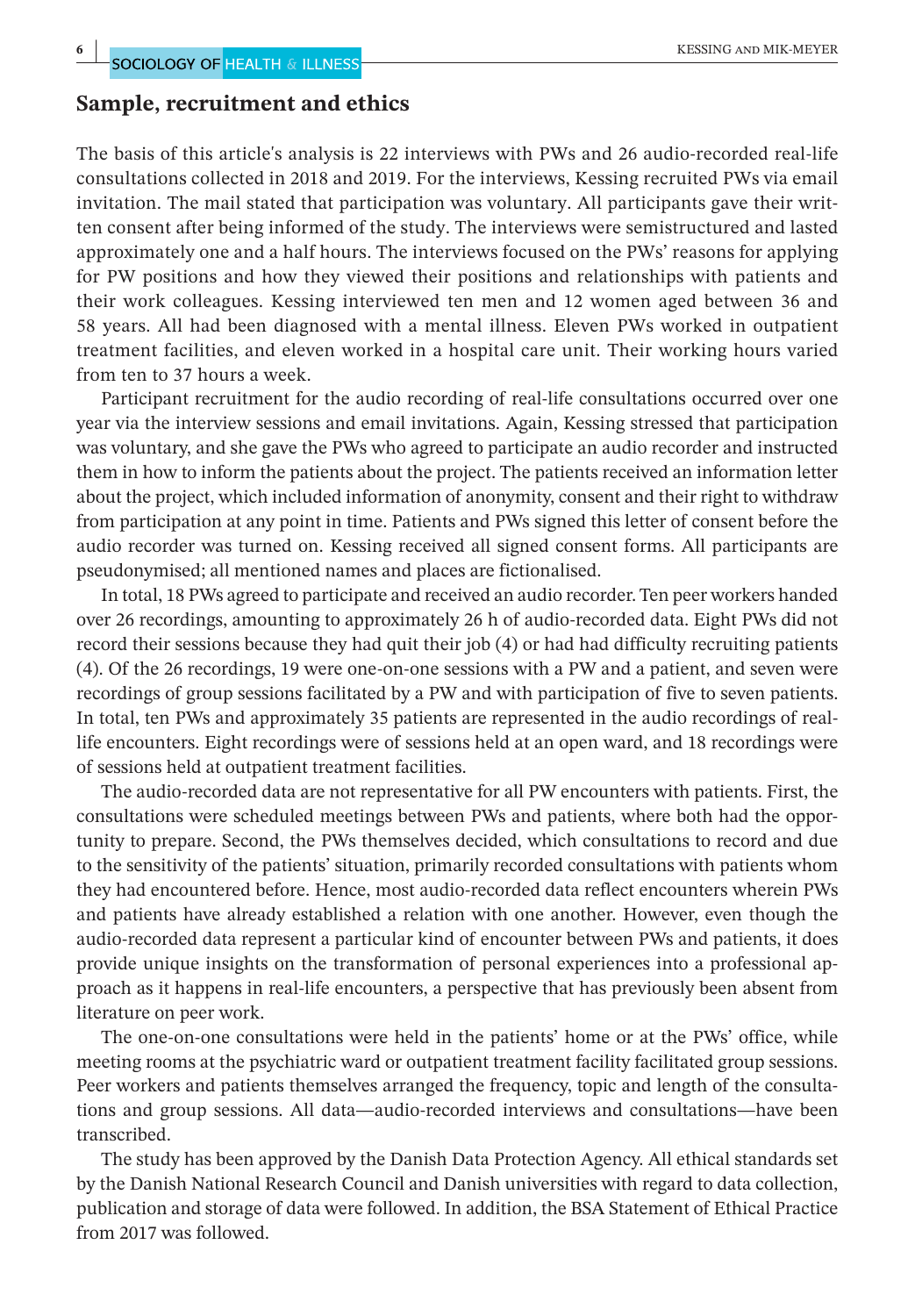# **The coding processes**

Inspired by sensitising concepts emphasising the dynamics in the encounter and a constructivist interpretation of a grounded theory approach (Charmaz, 2006), we first conducted an open reading of the data to gain an in-depth understanding of the empirical world. From this reading, we discovered that PWs spoke of their work and to their patients alternating between personal and generalised manners. Our first coding emphasised quotes and dialogues of PWs using their own personal experiences ('I') or more generalised patient experiences ('one'). Most often, the PWs would shift back and forth between the two, indicating a form of balancing act in how they combined their own experiences with mental illness with a professional approach to patients. Second, we conducted a coding of the professional clue PWs often used in the consultations, for instance, when PWs explicitly referred to other patients and colleagues' professional opinions, time management and so on.

Next, we coded the interviews with PWs. The interview guide included questions on qualification criteria of PWs and asked openly how they used their personal experiences with illness in their work. We conducted a systematic coding on how PWs talked about using their personal experiences, resulting in analytical categories such as 'presenting experiences of illness as a professional qualification', 'different perspectives on professionalism' and 'using personal experiences professionally'. We then analysed the interview quotes and sequences from the coding of the audio recordings to identify patterns across the dataset. Finally, we selected 'proof quotes' and 'power quotes' (Pratt, 2008: 501) that could serve as illustrations of the patterns in the article. The proof quotes show the prevalence of a point, whereas power quotes are the quotes that are 'poetic, concise or insightful' (Pratt, 2008: 501) in regard to illustrating the patterns found in the dataset.

# **FINDINGS**

# **Reframing the personal as professional in interviews**

The PWs often present their patient experiences in interviews as a professional qualification. For example, Sophie explains that she listed all her illness and treatment experiences on her job application. John put together a PowerPoint presentation that focussed on his illness history and presented it to his new colleagues. Frank, who had been on sick leave while he worked as a PW, presented his leave of absence as a 'study stay', and Mary explained that instead of taking an ordinary education, she had 'gone to the school of life'.

Peer workers' unique professional qualification contrasts a more classical understanding of professionalism, where the personal and professional are kept separate. Peer worker Emma elaborates:

*Interviewer:* What are the most important qualifications for your position?

*PW:* [...] I think that there is an authenticity in the fact that I have tried it myself. To be able to talk about it and use my lived experiences in the conversation. Several of my colleagues are taught that they should not reveal too much about themselves, because it is unprofessional. However, in my discipline, sharing your experiences is what is considered professional.

According to the PWs in the study, their personal illness experiences qualify their approach to patients, providing the PWs with a certain 'authenticity' (Emma) and creating a 'sameness with patients', as another PW, Lucas, explains. The fact that PWs' patient experiences are the key qualification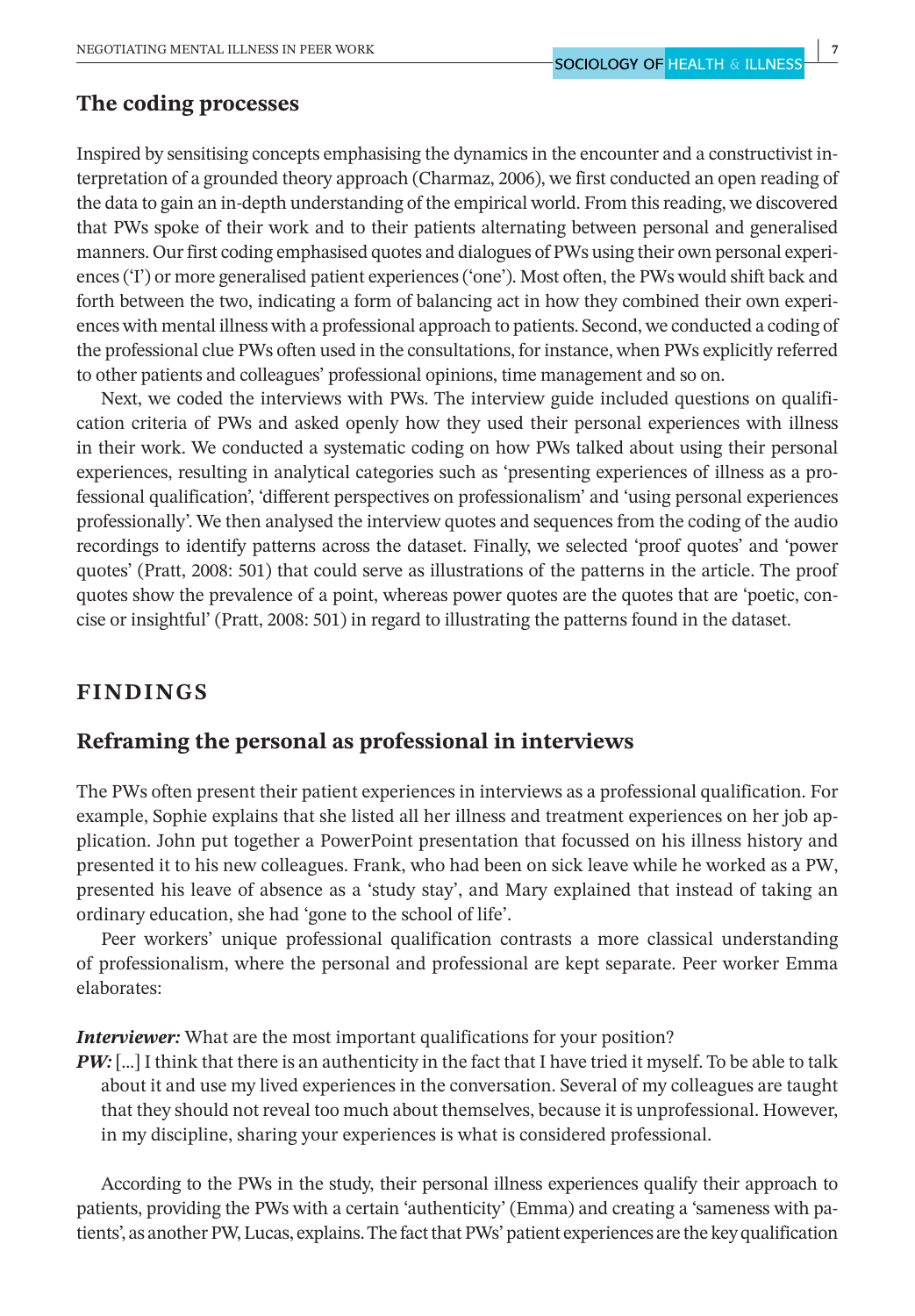for their position as professionals challenges the traditional divide between being a patient (sick and seeks technically competent help) and being a professional (highly trained and possesses skills and knowledge to help patients).

The key thing, according to PWs, is that transforming one's personal experiences with mental illness into a professional approach requires skilled work. Peer workers explained that they knowingly share their illness experiences to help patients (Mia, Jimmy, Heidi), think thoroughly about which experiences to share and when (Sascha, Jeanette, Patrick), and acknowledge that their experiences are unique and not necessarily directly relevant for all patients (Jimmy, David, Poul, Mary, Victor, Mia, Frank, Jane).

Turning to the audio-recorded consultations, we see how this transformation of personal experiences into a professional approach entails sophisticated interactionist role play, depending on the joint performance of both PWs and patients. Central to this performance is the PW's dual role as former patient and now staff.

# **Managing the PWs' dual role in real-life consultations**

In all of the consultations, the PWs shift between using the personal pronoun 'I' (stressing that it is personal) and the indefinite pronoun 'one' (referring to patient experiences in general) when they report on illness experiences. This frequent shift helps PWs perform not just as prior patients ('I') but also as professionals ('one') that can present a more general perspective than their own. For instance, when a patient, Ian, talks about his suicidal thoughts, the PW David responds:

- *PW*: I get really moved by what you are saying, because I have felt for a very long time that it didn't matter what I did. […] For me, the change started when I let go of feeling responsible towards people that I shouldn't feel responsible for. […] My mum was completely irresponsible, so I got this enlarged sense of responsibility towards everybody. […] But now I have started to get a more sincere positive feeling.
- Patient: Yes, it makes sense. [...] I'm either really happy or really sad. It was a nurse that made me aware of that […] Sometimes you [professionals] see something in me that I know is there, but it isn't until someone says it out loud that I can understand it. I'm blind to it before that.
- *PW:* Well, in consultations like this one... when one is talking to a nurse or a psychologist or a former patient that knows something about what it is like to be in a certain life situation… [...] Now I'm no therapist, but I have heard of something called warm cognition. When one has these experiences that just make sense, one gets this physical warmth. […]

*Patient: Yes, I can relate to that.* 

David, the PW, starts by drawing a parallel between his own and the patient's experiences and positions himself, like the patient, as a person who has suffered. He then moves into a more professional role, using the indefinite pronoun 'one'. The patient prompts this shift by introducing a nurse in the story and grouping the PW with her. The PW picks up immediately and converts his story to a professional one. However, when the PW performs as a professional, he still reminds the patient that he is not a professional ('I'm no therapist'). The sequence demonstrates how both parties are engaged in a ritualised role play that aims at legitimising the social order of peer work defined by the coexistence of PWs' double role as former patients and current staff.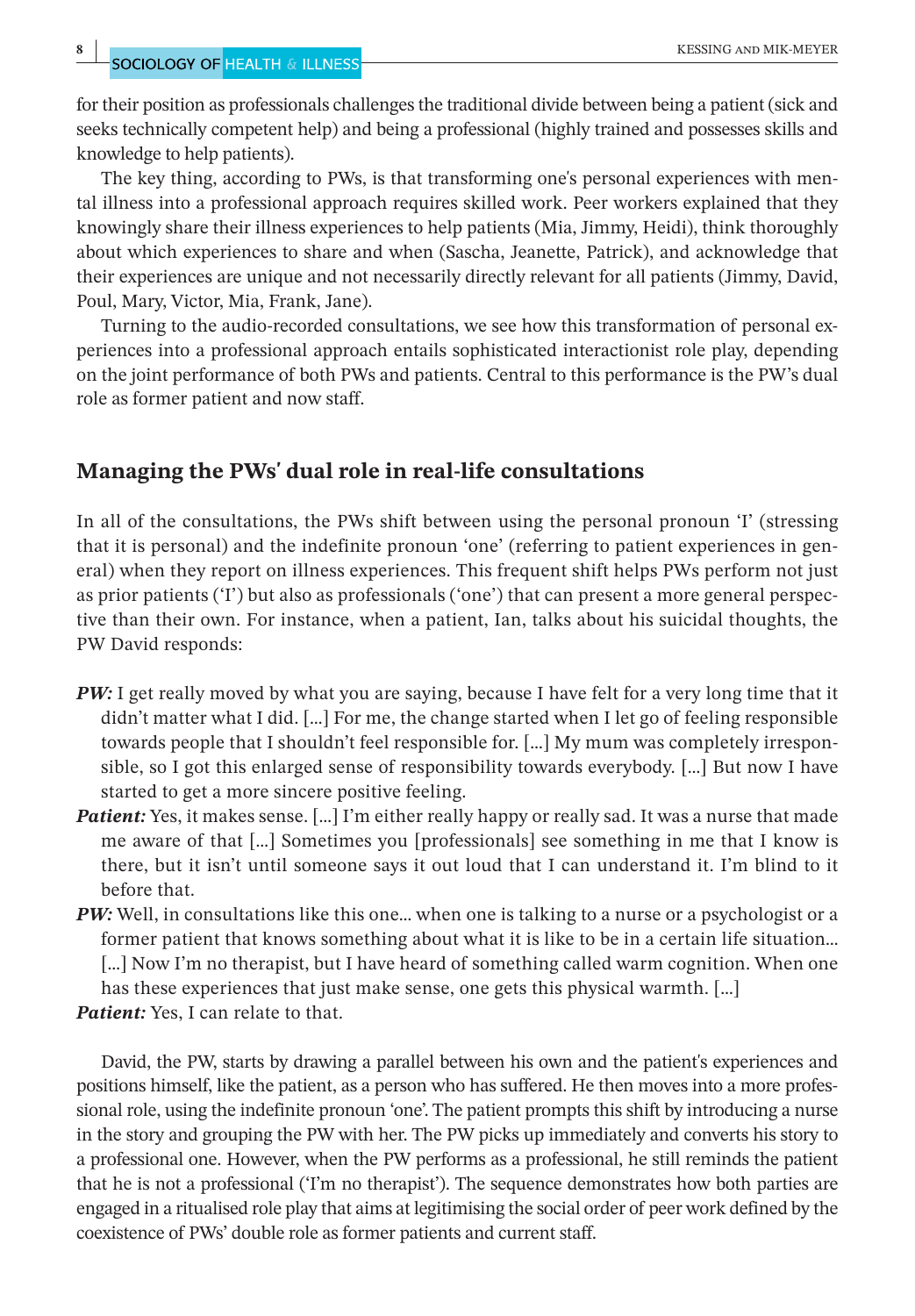In another setting, a patient, Marie, explains how she is 'walking around in this bubble and feels like nothing is really happening'. The PW, Emma, responds that she has felt the same way and continues 'one gets impatient, and one gets angry and restless and one gets a 100 things. And that is how it is. Or I can't say that is how it is for everybody, but that is how it is for many'. Again, the PW smoothly draws on her own experiences, then moves into a more generalised patient experience to finally demonstrate her position of authority ('And that is how it is'). However, the PW is quick to withdraw her judgement ('or…how it is for many'), aligning her performance with the ritual order of peer work where the 'maintenance of a single definition of the situation' is not possible (Goffman, 1990: 246).

Overall, the data show many instances of PWs sharing their personal experiences with patients, but to stay professional, they simultaneously distance themselves from these experiences. This manoeuvring of PWs is one strategy through which personal experiences are incorporated into a professional context. By a quick change of footing between personal and professional accounts, PWs skilfully manage their impression, so that it aligns with the social order of peer work. The patients help the PWs manoeuvre by being supportive of the different roles of PWs. Through their role play, PWs and patients become simultaneously positioned as different (patient and professional) and the same (individuals who know suffering from within).

# **Professional clues in real-life consultations**

Another way PWs manage their dual role is by mimicking traditional professional behaviour defining mental health consultations. Peer workers introduce organisational schemes and other professional clues that function as 'predictive devices' (Goffman, 1990: 241), manifesting PWs' status as professionals. However, it is a balancing act as some patients start exercising resistance if the PWs come forward as too professional in their approach to patients.

Working with various organisational schemes, PWs emphasise that it is the patient's situation that is in focus. For instance, PWs make patients fill out a 'recovery scheme' to remember to do positive activities (Jeanette); they facilitate group sessions, helping patients identify 'milestones and long-term goals' (Jimmy); they propose a 'crisis plan' with information such as who to contact in case of an emergency (Lucas). Others work with 'activity schemes' (Louise), 'weekly planners' (Poul) and 'weekly challenges' (Emma). Thus, the consultations follow a more classical script for mental health consultation as the tools foreground the patient's challenges and needs, placing the PW's own illness experiences in the background.

Most patients accept this more classical role play and work with the organisational schemes; however, some patients challenge this approach. For instance, patients state 'I am perfectly capable of making a week planner, I just don't follow it' (Hanne); 'I have read a pamphlet about crisis plans once. It's about who to contact if it goes… blah blah blah' (Lars); 'I have tried to work with long-term goals, but I simply forget them, because I'm not that goal-oriented' (Jasmine); 'I take one day at a time' (Martin); 'To be honest, I really don't feel like doing the weekly challenge' (Sanne). The patients' disruption of the PWs' manifestation of their status as professionals demonstrates that this position cannot be taken for granted. Some PWs respond to such disruptions by highlighting previous peer work experience, emphasising that other patients have benefited from a particular approach. Through this quick microadjustment, PWs remind patients that they are indeed experienced professionals and not (just) patients even though they have personal experiences that are similar to the patients.

In addition to organisational schemes, PWs routinely use verbal clues to draw attention to their roles as professionals and not just as former patients. In the following, we highlight three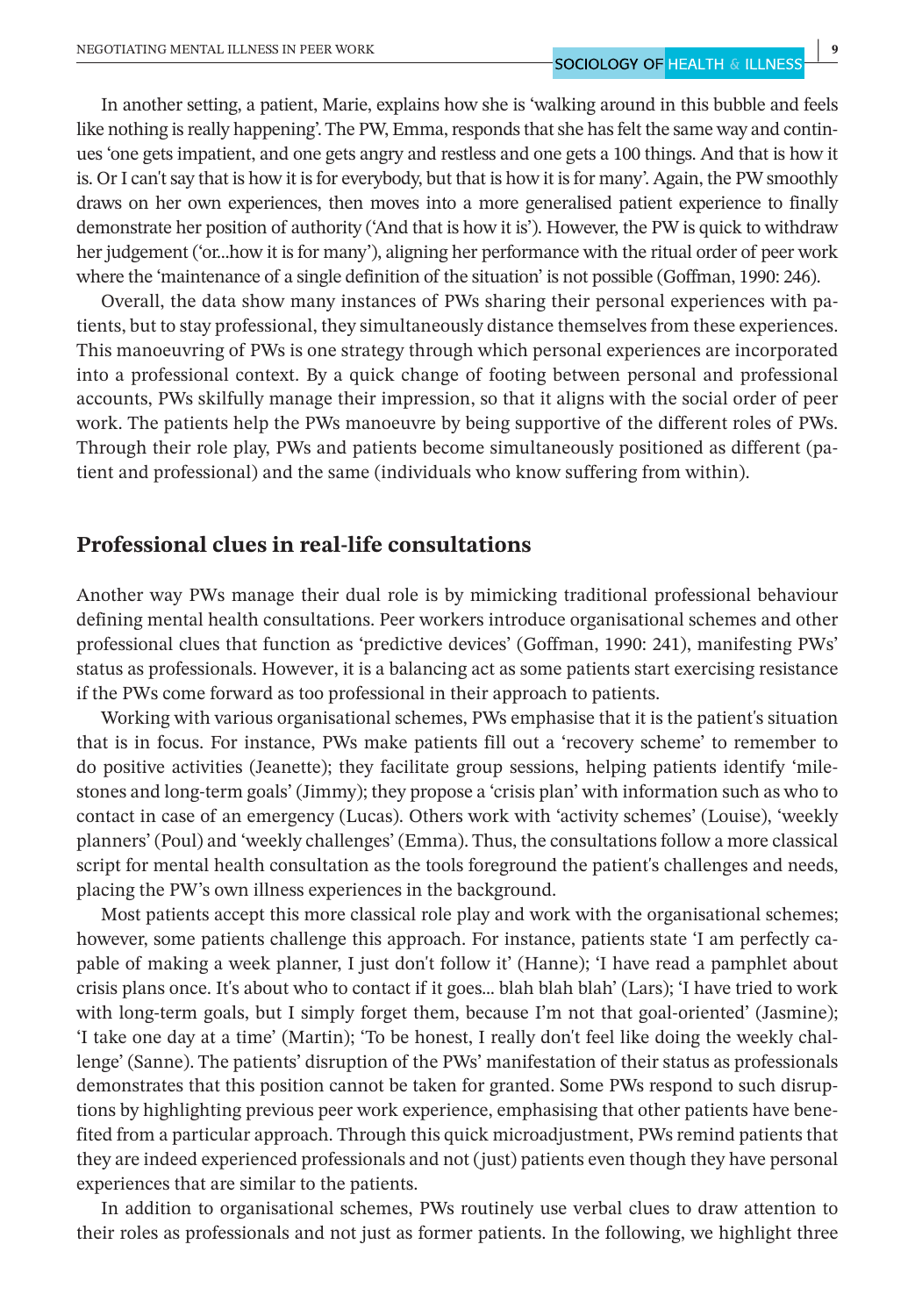**10 <sup>|</sup>** KESSING and MIK-MEYER

central clues that PWs use throughout the consultations. First, PWs employ busyness as a professional clue. Their work calendars are busy (Jeanette, Emma), and they have colleagues and patients patiently waiting for them to finish the consultation (Poul, Victor). These time clues point to the organisational context of 'work' that the PWs are part of and remind patients that this is a place with scarce time resources.

Second, PWs praise patients, demonstrating that, as professionals, they observe and assess patients' efforts and progress. In the following example, we see how a PW (Mark) compliments a patient (Lisa) for knowing her illness 'really well':

*PW*: Last time we spoke, I thought to myself that you knew your illness really well.

- **Patient:** I have always been told that. 'You have so much health literacy, you have so many resources'. Yes, I have heard that one before.
- *PW:* It is the feeling one is left with, when one talks to you. It is not because... The illness is what it is. You have suicidal thoughts…
- **Patient:** They are there [the suicidal thoughts]. I feel like I want to act on them, and I might even make plans for how to do it.
- *PW:* I assume that the staff is aware of this.

Lisa's objection to the PW's praise is one of the many examples that demonstrate how patient and PWs end up negotiating the PW's position as professional. Similar to the example above, we see how PWs, in some instances, have to withdraw from their professional position and call upon 'the staff' when patients entrust them with severe problems or questions related to their specific treatment, e.g. the patient's medicine. Hence, they fall back on their position as (former) patients.

Third, PWs refer to colleagues to strengthen their positions as professionals. In one case, a PW, Lucas, introduces the work of a colleague in a consultation. Just before his statement, the patient recounted a conversation he had with a staff member, Emily, about how he often discloses very personal details to other patients at the psychiatric ward. According to the patient, Emily stated that this type of behaviour might be a warning sign of his bipolar disorder. Following this account, the PW says:

*PW:* If I may add something, I think... Now all my colleagues are extremely skilled, but I really think that is a good observation that Emily makes there.

**Patient:** She is really good, Emily.

*PW:* She is extremely skilled. She was one of the people that hired me. I had my job interview with her. She really is.

The PW and patient continue talking about the importance of having a safety net of professionals even when things are starting to get better. The PW explains that he still has three appointments a year with a psychiatrist to discuss his medicine, even though he is no longer a psychiatric patient. He has even explained to his psychiatrist that they are co-workers now. Referring to health-care professionals as colleagues, the PW emphasises his role as a staff member.

Overall, we see how PWs' use of professional clues tone down their sameness with patients and manifest that their position differs from the patients'. However, as touched upon in the analysis, patients may create disruptions in the role play and challenge PWs' positions as professionals if PWs do not strike the right balance between their two roles. To avoid a communicative breakdown in the role play, PWs employ microadjustments that savour the social order of peer work.

*Patient:* They are involved.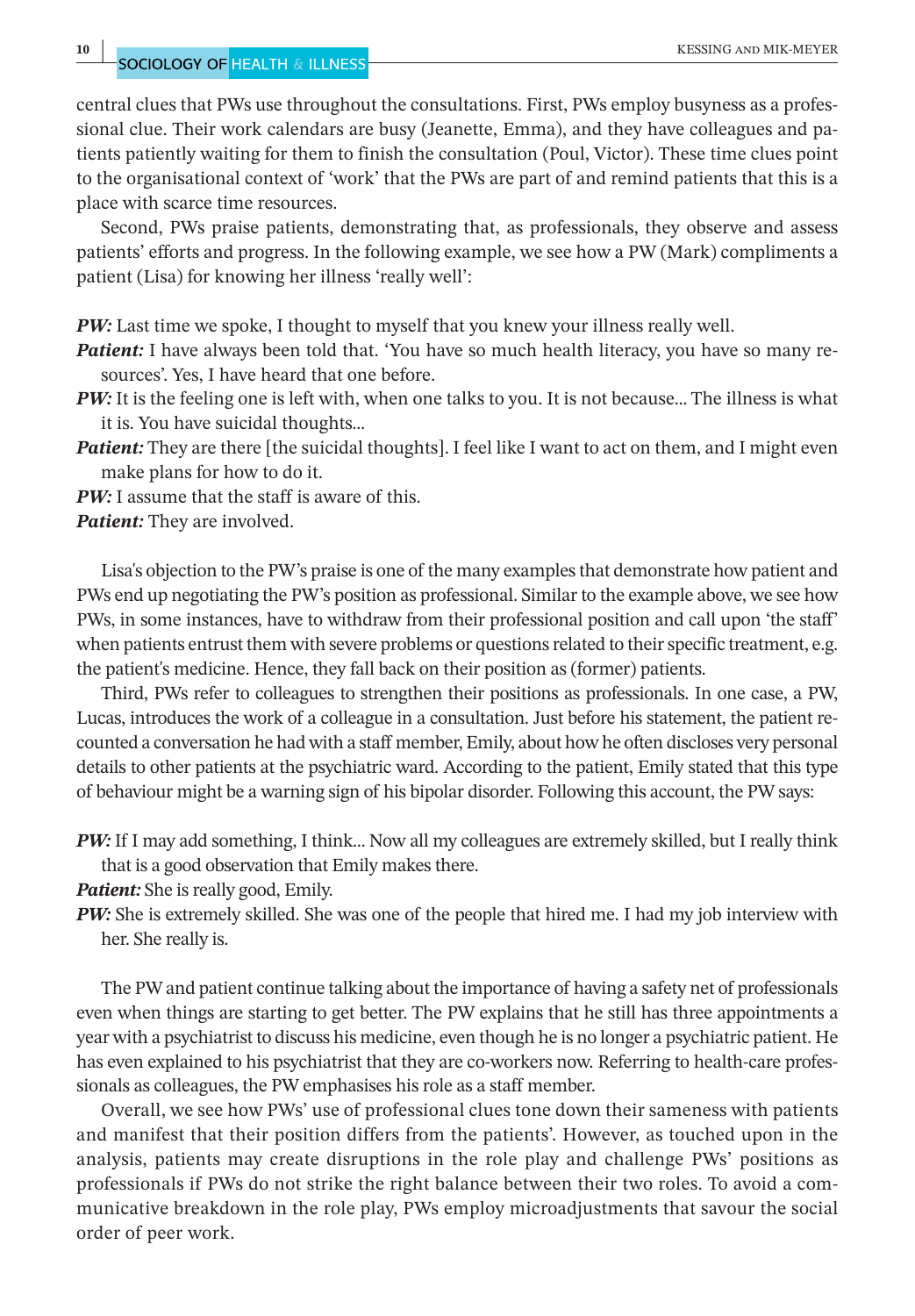# **DISCUSSION**

This article explores how PWs adapt their personal experiences of illness into a professional approach in peer work consultations. We use PWs' own accounts gathered in interviews and data stemming from real-life peer work consultations. The analysis based on interviews demonstrates that PWs talk about their experiences of illness as a unique skill that qualifies their approach to patients. They explain how their illness experiences provide them with an insider perception of a patient's situation, giving them a certain authentic position that benefits their work. By reframing their illness experiences as a professional resource, PWs transition from a disempowered position as patients in need of help to an empowered position as professionals who can provide help. Thus, working professionally with personal experiences requires a reflexive practice attuned to patients' challenges and needs. These findings resonate with previous studies' findings that show that the use of personal experiences with mental illness require skilled work and qualify PWs' approaches to patients (see Jones & Pietilä, 2020; Mancini, 2019; Oborn et al., 2019; Scott, 2011; Toikko, 2016).

Interview data provide insights into how PWs perceive their particular set of skills and expertise as former patients and now staff (Jones & Pietilä, 2020; Mancini, 2019). However, interviews cannot answer *how* PWs balance their dual role as former patients and current staff in real-life consultations—or whether this balancing act is challenged or supported by patients. Our audio recordings of real-life consultations contribute novel data to this perspective. From our study, it is clear that peer work is a balancing act. Peer workers do not only emphasise their sameness with patients, that is, their experiences with mental illness (speaking in first person 'I'), but they also continuously draw attention to their position as staff, showing they are now professionals (speaking through the generalised position as 'one' and sending out professional clues). Peer workers routinely shift between 'I' and 'one' in their approach to patients, and their persistent use of professional clues, 'hints and glances and tactful cues' (Goffman, 2008: 42) suggests that the social order of peer work consists of a 'multitude of potential disruptions' (Goffman, 1990: 246) that has to be managed by both PWs and patients.

The contradictory organisational context of peer work consultations—a mental health consultation or a meeting between two equal patients sharing illness experiences—is paramount for understanding the balancing act of adapting former illness experiences of PWs to their professional position as staff.

When previous research explores the dual role of PWs as former patients and now professionals, the PWs' position is characterised as 'ambivalent' (Jones & Pietilä, 2020: 234), 'liminal' (Scott, 2011: 176) and 'paradoxical' (Voronka, 2019: 576). The argument is that PWs experience a 'crisis of authenticity' as they have to represent two perspectives at once (Voronka, 2019: 569). A key focus in this research is how organisational demands are placed on the PWs to maintain a critical distance to their own experiences when they interact with patients (Meriluoto, 2018: 305). Due to this, PWs are seen as at risk of simply replicating a traditional professional-client relationship (Adams, 2020) and—in order not to do so—must work hard to preserve an 'authentic' (Voronka, 2019: 578, Scott, 2011: 179), 'honest' (Scott, 2011: 178) and 'mutual' (Adams, 2020: 262) relationship with patients.

This research acknowledges that identities continually reshape (Voronka, 2019), and they maintain a critical approach to a romantic notion of PWs connecting to patients with a deep inner self (Scott, 2011). However, the focus of this research is still to examine how PWs can best give voice to their patient experiences given the organisational limitations placed on them. This indicates that some experiences are truer and more authentic than others. Furthermore, this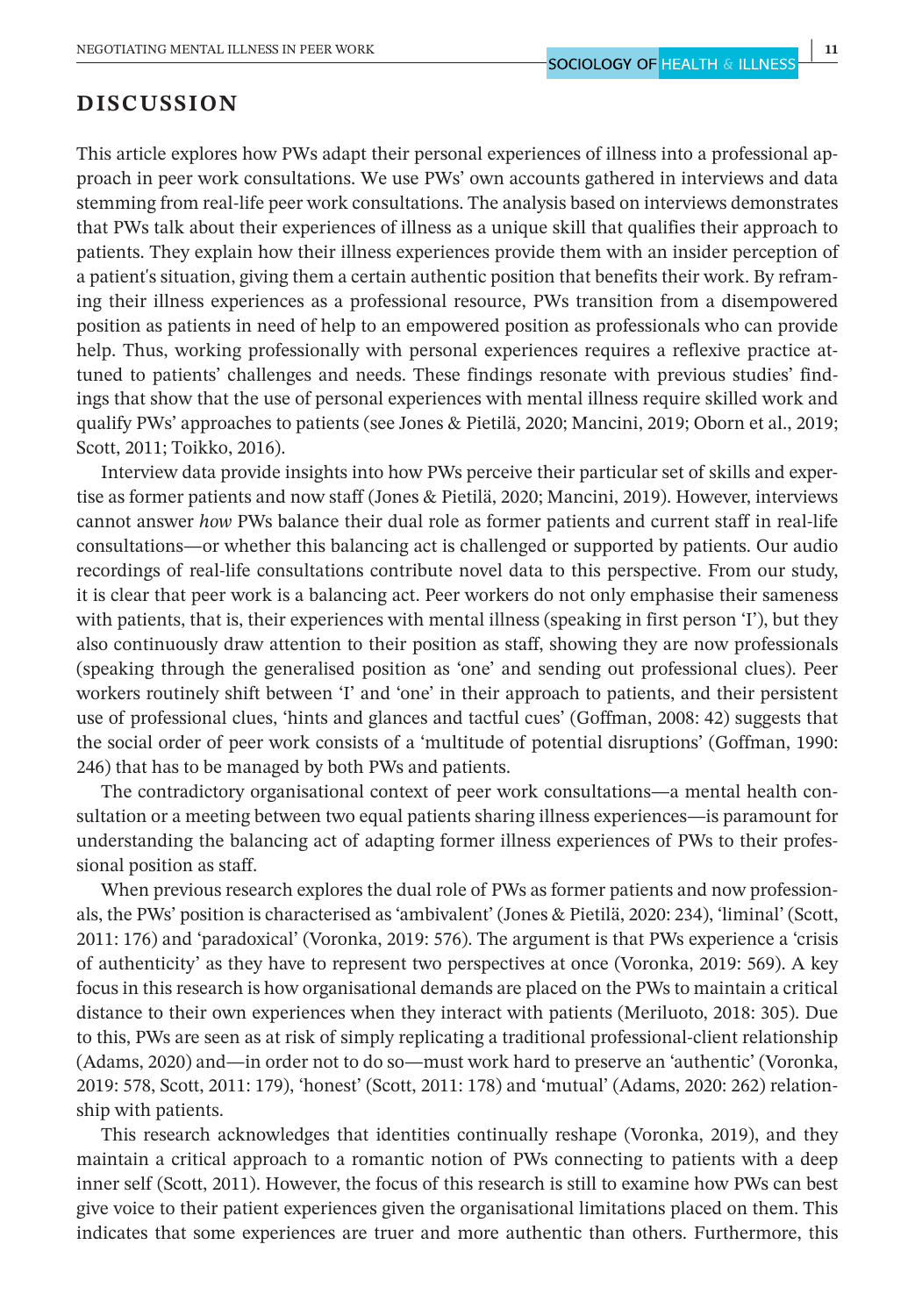research rests on the assumption that the duality embedded in the PWs' positions are problematic for PWs and—most importantly—for their ability to connect with patients.

Inspired by symbolic interactionism, we have examined how PWs and patients adjust their behaviour to one another (impression management) and to the 'ritual order' of peer work (Goffman, 2008: 42). From our real-life recordings, it is clear that PWs and patients skilfully manoeuvre the dual roles of peer work and work together to position PWs as legitimate actors in a setting dominated by medical knowledge and research-based information. As found in other studies using real-life recordings, both participants give each other clues if their roles become threatened (Mik-Meyer & Haugaard, 2021; Mik-Meyer & Silverman, 2019). The constant shifts in roles of PWs demonstrate a pattern in the dataset—and a ritual order of peer work. When PWs draw too much attention to their own illnesses, they automatically and swiftly move back to a more detached role of staff and start talking about anecdotes from colleagues, or else the patient introduces a theme that directs attention away from the personal illness stories of the PW. Both parties seem to be well aware that illumination of one of the PWs' roles—former patient or current staff—will lead to a breakdown of the social order of peer work defined by the coexistence of these two contradictory roles. From the analytical framework of symbolic interactionism, it is not surprising that PWs and patients do their utmost to ensure that no one is in the wrong face because this could lead to a communicative breakdown (Goffman, 2008).

The PWs' use of a generalised position and professional clues can be interpreted as elements of professionalisation of lay participants (Enany et al., 2013; Jones & Pietilä, 2020). However, our findings do not indicate that PWs' patient experiences are less authentic because of this. The dataset does not indicate that patients do not fully accept PWs' dual role as former patients and now staff. These findings suggest that neither PWs nor patients are best understood in terms of whether they are 'authentic' individuals participating in 'real, true [patient] interactions' (Scott, 2011: 177–8). Similar to previous studies, our interview-based analysis shows that PWs emphasise the authenticity that comes from their patient experiences as a central element in their relation with patients. However, our analysis of real-life consultations reveals their position as staff is of equal importance when approaching patients. Rather than thinking in lines of authentic patient roles and authentic relationships, we suggest investigating peer work with a focus on how the participants negotiate PWs' double role of patient and staff. Our study complements and develops the existing research on the dual role of PWs by emphasising that the PWs and patients alike skilfully manage this challenging double role. Both parties engage in a difficult balancing act where there is always the possibility that PWs' acts are perceived by themselves or patients as too professional or too detached from their personal illness experiences when turning their experiences into resources for others, as Meriluoto's (2018) study also found.

Real-life recordings have proven ideal for seeing new aspects of the social world that may be difficult to capture in interviews. Through the article, we have demonstrated how this new approach to an investigation of PWs' positions led to new observations of PWs' double role that may qualify future research on peer work.

#### **ACKNOWLEDGEMENTS**

The authors would like to thank the Independent Research Council Denmark for providing financial support for this research project (grant number DFF – 6119-00009). We also sincerely thank Professor Margaretha Järvinen, student assistant Linda Nørgaard Madsen, the two anonymous reviewers and editor Professor Gillian Bendelow of Sociology of Health and Illness for their valuable input.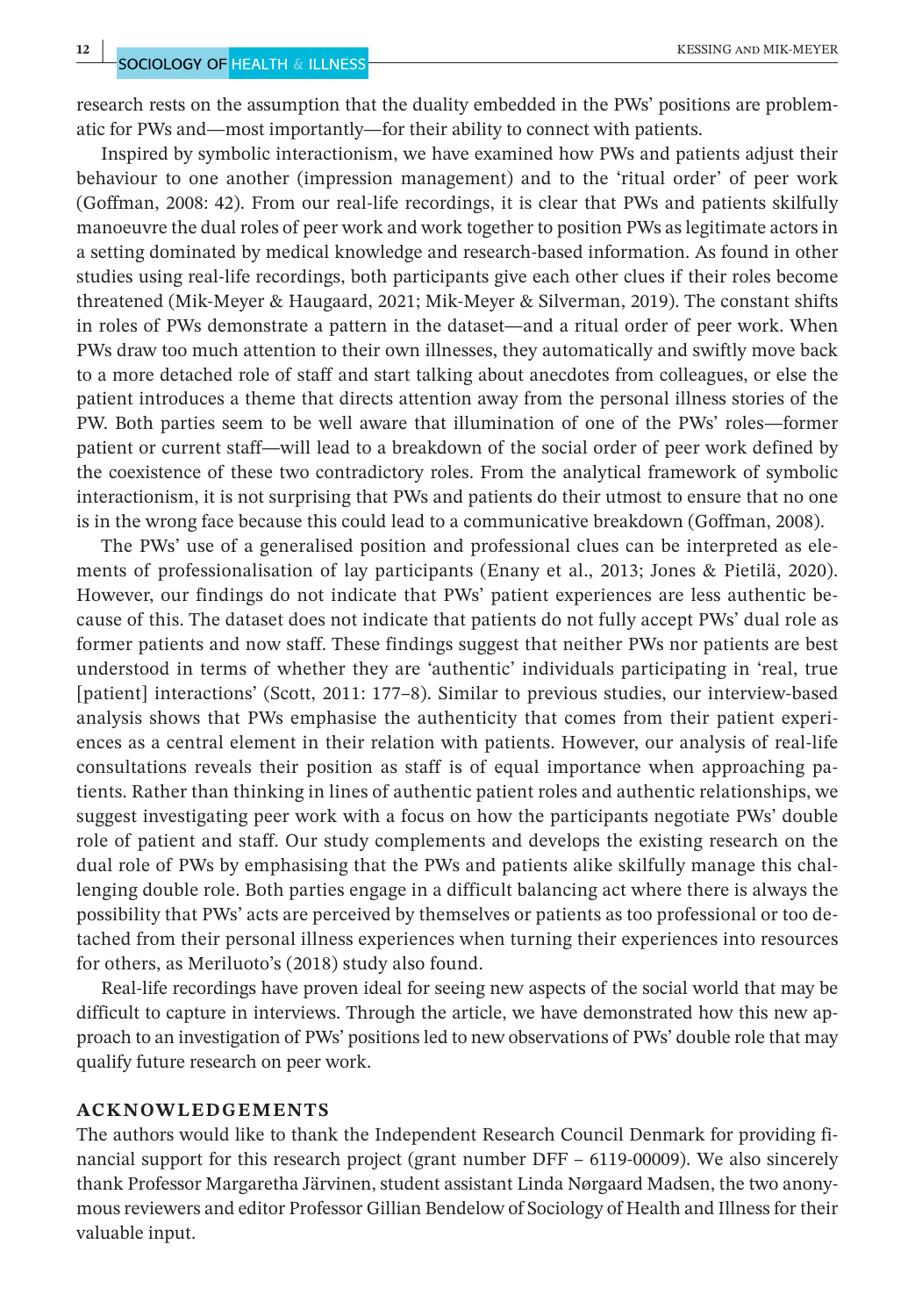## **AUTHOR CONTRIBUTIONS**

**Malene Lue Kessing:** Conceptualization (equal); Formal analysis (equal); Funding acquisition (lead); Investigation (lead); Methodology (equal); Writing – original draft (equal); Writing – review & editing (equal). **Nanna Mik-Meyer:** Conceptualization (equal); Formal analysis (equal); Methodology (equal); Writing – original draft (equal); Writing – review & editing (equal).

#### **DATA AVAILABILITY STATEMENT**

Research data are not shared due to privacy and ethical restrictions.

#### **ORCID**

*Malene Lue Kessing* **b** <https://orcid.org/0000-0002-0591-8035>

#### **REFERENCES**

- Adams, W. E. (2020). Unintended consequences of institutionalizing peer work in mental healthcare. *Social Science and Medicine*. <https://doi.org/10.1016/j.socscimed.2020.113249>
- Allsop, J., Jones, K., & Baggott, R. (2004). Health consumer groups in the UK: A new social movement? *Sociology of Health and Illness*, 26(6), 737–756. <https://doi.org/10.1111/j.0141-9889.2004.00416.x>
- Andreassen, T. (2018). From democratic consultation to user-employment: Shifting institutional embedding of citizen involvement in health and social care. *Journal of Social Policy*, 47(1), 99–117. [https://doi.org/10.1017/](https://doi.org/10.1017/S0047279417000228) [S0047279417000228](https://doi.org/10.1017/S0047279417000228)
- Andreassen, T., Breit, E., & Legard, S. (2014). The making of 'professional amateurs': Professionalizing the voluntary work of service user representatives. *Acta Sociologica*, 57(4), 325–340. [https://doi.org/10.1177/00016](https://doi.org/10.1177/0001699314552736) [99314552736](https://doi.org/10.1177/0001699314552736)
- Arksey, H. (1994). Expert and lay participation in the construction of medical knowledge. *Sociology of Health and Illness*, 16(4), 448–468. <https://doi.org/10.1111/1467-9566.ep11347516>
- Bailie, H. A., Tickle, A., & Rennoldson, M. (2016). From the same mad planet: A grounded theory of service users' accounts of the relationship within professional peer support. *Mental Health Review Journal*, 21(4), 282–294. <https://doi.org/10.1108/MHRJ-02-2016-0004>
- Baillergeau, E., & Duyvendak, J. W. (2016). Experiential knowledge as a resource for coping with uncertainty: Evidence and examples from the Netherlands. *Health, Risk and Society*, 18(7–8), 407–426. [https://doi.](https://doi.org/10.1080/13698575.2016.1269878) [org/10.1080/13698575.2016.1269878](https://doi.org/10.1080/13698575.2016.1269878)
- Blumer, H. (1954). What is wrong with social theory? *American Sociological Association*, 19(1), 3–10. [https://doi.](https://doi.org/10.2307/2088165) [org/10.2307/2088165](https://doi.org/10.2307/2088165)
- Boardman, F. K. (2017). Experience as knowledge: Disability, distillation and (reprogenetic) decision-making. *Social Science and Medicine*, 191, 186–193. <https://doi.org/10.1016/j.socscimed.2017.09.013>
- Borkman, T. (1976). Experiential knowledge: A new concept for the analysis of self-help groups. *Social Service Review*, 50(3), 445–456. <https://doi.org/10.1086/643401>
- Byrne, L., Happell, B., & Reid-Searl, K. (2016). Lived experience practitioners and the medical model: World's colliding? *Journal of Mental Health*, 25(3), 217–223. <https://doi.org/10.3109/09638237.2015.1101428>
- Charmaz, K. (2006). *Constructing grounded theory: A practical guide through qualitative analysis*. SAGE Publications.
- Enany, N., Currie, G., & Lockett, A. (2013). A paradox in healthcare service development: Professionalization of service users. *Social Science and Medicine*, 80, 24–30.<https://doi.org/10.1016/j.socscimed.2013.01.004>
- Faulkner, A. (2017). Survivor research and Mad Studies: The role and value of experiential knowledge in mental health research. *Disability and Society*, 32(4), 500–520. <https://doi.org/10.1080/09687599.2017.1302320>
- Gage, E. A. (2013). Social networks of experientially similar others: Formation, activation, and consequences of network ties on the health care experience. *Social Science and Medicine*, 95, 43–51. [https://doi.org/10.1016/j.](https://doi.org/10.1016/j.socscimed.2012.09.001) [socscimed.2012.09.001](https://doi.org/10.1016/j.socscimed.2012.09.001)
- Gillard, S. G., Edwards, C., Gibson, S. L., Owen, K., & Wright, C. (2013). Introducing peer worker roles into UK mental health service teams: A qualitative analysis of the organisational benefits and challenges. *BMC Health Service Research*, 24(13), 2–13. <https://doi.org/10.1186/1472-6963-13-188>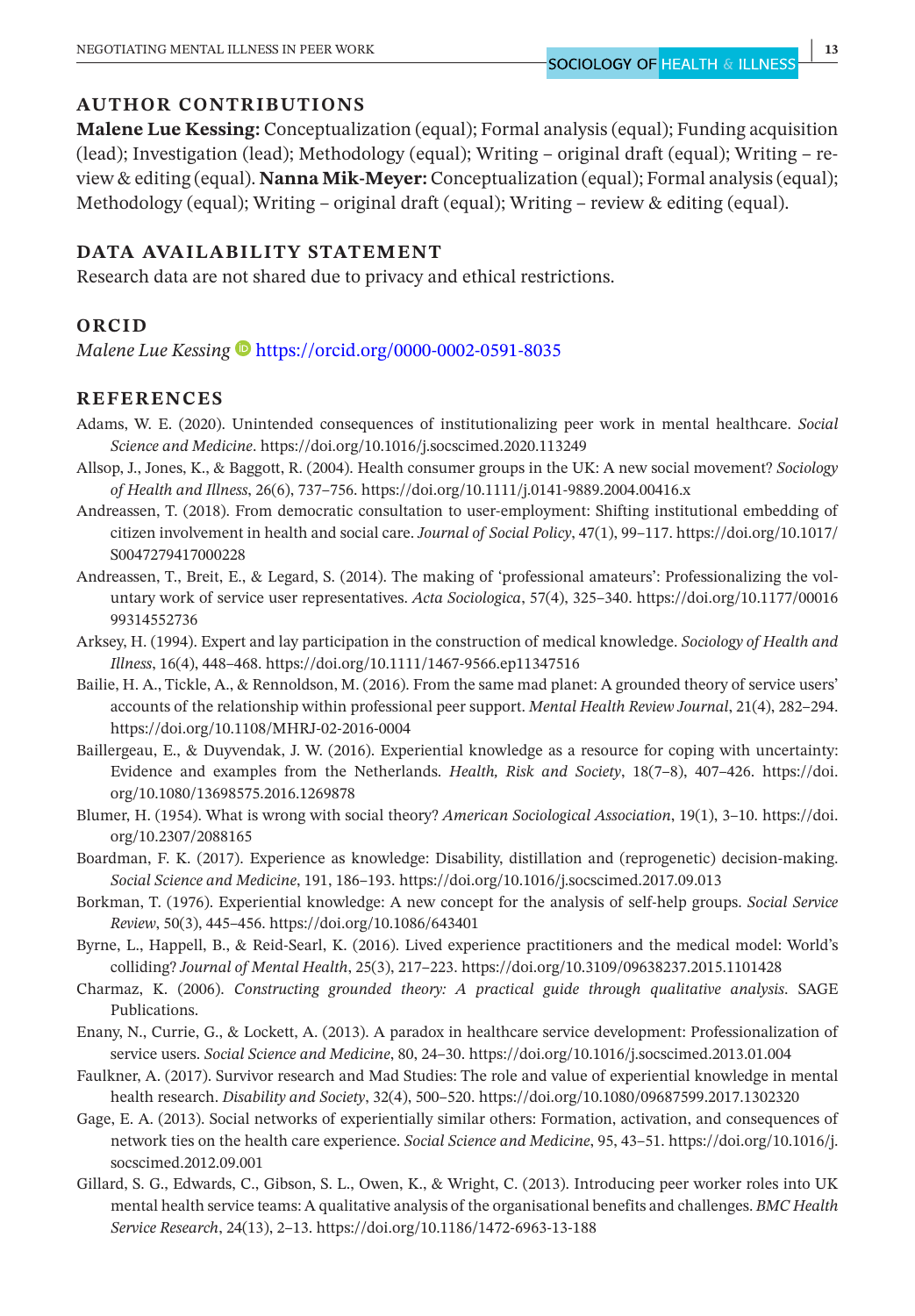- Goffman, E. (1956). The nature of deference and demeanor. *American Anthropologist*, 58(3), 473–502. [https://doi.](https://doi.org/10.1525/aa.1956.58.3.02a00070) [org/10.1525/aa.1956.58.3.02a00070](https://doi.org/10.1525/aa.1956.58.3.02a00070)
- Goffman, E. (1981). *Forms of talk*. Philadelphia University Press.
- Goffman, E. (1990). *The presentation of self in everyday life*. Doubleday.
- Goffman, E. (2008). *Interaction ritual: Essays on face-to-face behavior*. Doubleday.
- Hutchinson, D. S., Anthony, W. A., Ashcraft, L., Johnson, E., Dunn, E. C., Lyass, A., & Rogers, S. E. (2006). The personal and vocational impract of training and emloying people with psyhicatric disabilities as providers. *Psychiatric Rehabilitation Journal*, 29(3), 205–213.
- Järvinen, M. (2020). Symbolic interactionism as analytical tradition. In M. Järvinen, & N. Mik-Meyer (Eds.), *Qualitative analysis: Eight approaches for the social sciences* (pp. 29–50). SAGE Publications.
- Jones, M., & Pietilä, I. (2020). Alignments and differentiations: People with illness experiences seeking legitimate positions as health service developers and producers. *Health*, 24(3), 223–240. [https://doi.org/10.1177/13634](https://doi.org/10.1177/1363459318800154) [59318800154](https://doi.org/10.1177/1363459318800154)
- Kerr, A., Cunningham-Burley, S., & Tutton, R. (2007). Shifting subject positions: Experts and lay people in public dialogue. *Social Studies of Science*, 37(3), 385–411. <https://doi.org/10.1177/0306312706068492>
- Korsbek, L. (2017). How to recover? Recovery in Denmark: A work in progress. *Journal of Recovery in Mental Health*, 1(1), 2371–2376.
- Koski, J. P. (2014). "I'm just a walking eating disorder": The mobilisation and construction of a collective illness identity in eating disorder support groups. *Sociology of Health and Illness*, 36(1), 75–90.
- Lakeman, R., McGowan, P., & Walsh, J. (2007). Service users, authority, power and protest: A call for renewed activism. *Mental Health Practice*, 11(4), 12–16.<https://doi.org/10.7748/mhp2007.12.11.4.12.c6332>
- Leemejer, A., & Noordengraaf, M. (2020). Health professionals and peer support workers in mental health settings. In M. Saks (Ed.), *Support workers and the health professions in international perspective* (pp. 143–160). Policy Press.
- Locock, L., & Brown, J. B. (2010). "All in the same boat?" Patient and carer attitudes to peer work and social comparison in motor neurone disease (MND). *Social Science and Medicine*, 71(8), 1498–1505.
- Maguire, K., & Britten, N. (2018). "You're there because you are unprofessional": Patient and public involvement as liminal knowledge spaces. *Sociology of Health and Illness*, 40(3), 463–477.
- Mancini, M. A. (2019). Strategic storytelling: An exploration of the professional practices of mental health peer providers. *Qualitative Health Research*, 29(9), 1266–1276.<https://doi.org/10.1177/1049732318821689>
- Markens, S., Browner, C. H., & Preloran, H. M. (2010). Interrogating the dynamics between power, knowledge and pregnant bodies in amniocentesis decision making. *Sociology of Health and Illness*, 32(1), 37–56. [https://doi.](https://doi.org/10.1111/j.1467-9566.2009.01197.x) [org/10.1111/j.1467-9566.2009.01197.x](https://doi.org/10.1111/j.1467-9566.2009.01197.x)
- Martin, G. P. (2008a). "Ordinary people only": Knowledge, representativeness, and the publics of public participation in healthcare. *Sociology of Health and Illness*, 30(1), 35–54. <https://doi.org/10.1111/j.1467-9566.2007.01027.x>
- Martin, G. P. (2008b). Representativeness, legitimacy and power in health-service management. *Social Science and Medicine*, 67(11), 1757–1765.
- Maslen, S., & Lupton, D. (2019). "Keeping it real": Women's enactments of lay health knowledges and expertise on Facebook. *Sociology of Health and Illness*, 41(8), 1637–1651.
- Mazanderani, F., Locock, L., & Powell, J. (2012). Being differently the same: The mediation of identity tensions in the sharing of illness experiences. *Social Science and Medicine*, 74(4), 546–553. [https://doi.org/10.1016/j.](https://doi.org/10.1016/j.socscimed.2011.10.036) [socscimed.2011.10.036](https://doi.org/10.1016/j.socscimed.2011.10.036)
- Meriluoto, T. (2018). Turning experience into expertise: Technologies of the self in Finnish participatory social policy. *Critical Policy Studies*, 12(3), 294–313.<https://doi.org/10.1080/19460171.2017.1310051>
- Mik-Meyer, N. (2020). Symbolic interactionism, stigma and othering. In M. Järvinen, & N. Mik-Meyer (Eds.), *Qualitative analysis: Eight approaches for the social sciences* (pp. 51–72). SAGE Publications.
- Mik-Meyer, N., & Haugaard, M. (2021). Performance of agency in real-life encounters. *Symbolic Interactionism*, 44(3), 504–532.
- Mik-Meyer, N., & Silverman, D. (2019). Agency and clientship in public encounters: Co-constructing 'neediness' and 'worthiness' in shelter placement meeting. *The British Journal of Sociology*, 70(5), 1640–1660.
- Noorani, T. (2013). Service user involvement, authority and the 'expert-by-experience' in mental health. *Journal of Political Power*, 6(1), 49–68. <https://doi.org/10.1080/2158379X.2013.774979>